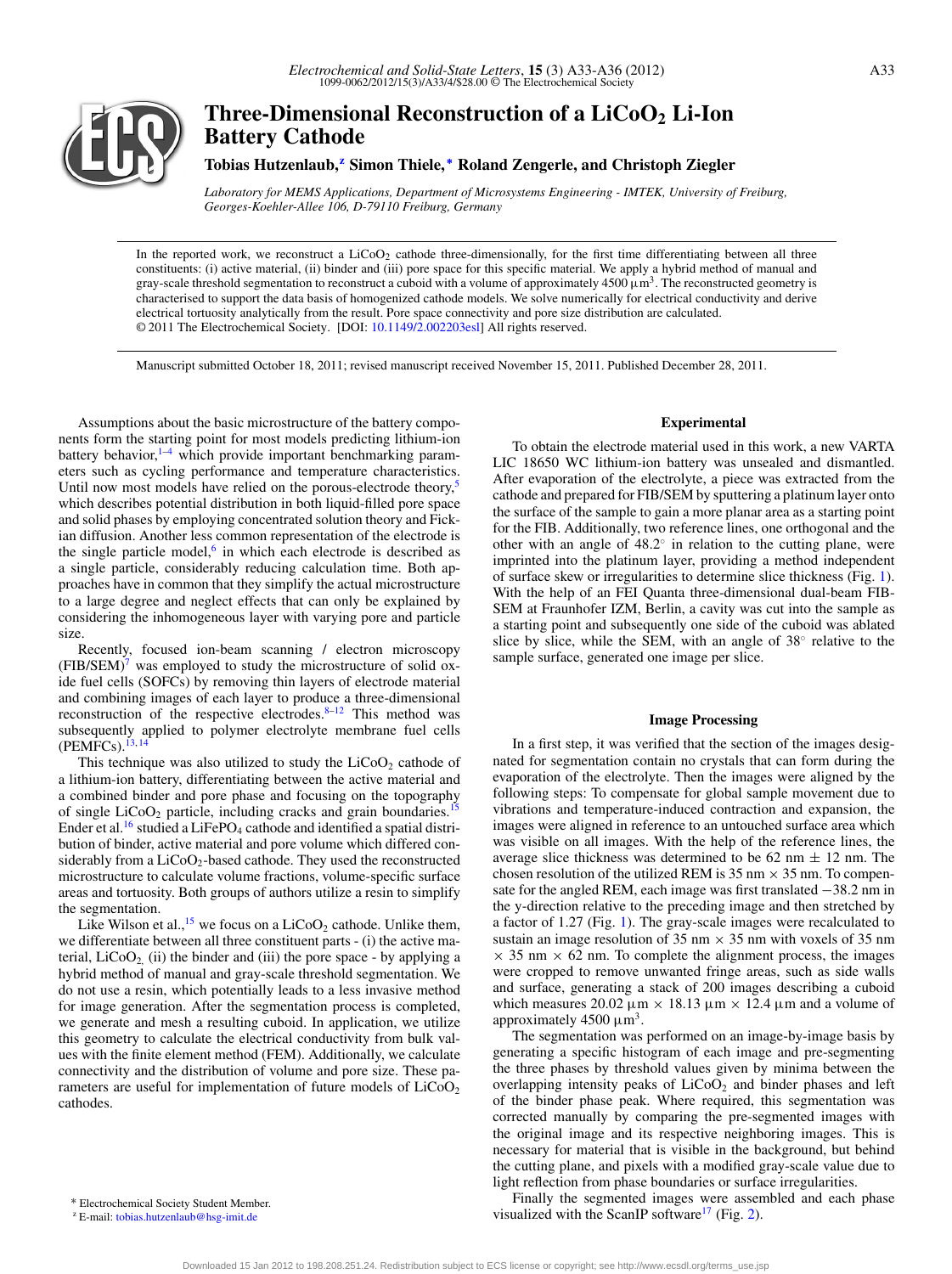<span id="page-1-0"></span>

Figure 1. a) Schematic diagram of the experimental set-up. The sample is sliced by a focused ion beam. A scanning electron microscope with an angle of 38° relative to the sample surface creates one image per slice. Due to the camera angle, images must be aligned. **b)** Image of cutting plane and sample surface created with the scanning electron microscope. Two reference lines are imprinted into the sputtered platinum layer for alignment purposes.

#### **Calculation of Material Properties**

The importance of the electrical conductivity of the respective electrodes is well documented in the literature.<sup>18[–22](#page-3-10)</sup> In the following, we calculate the specific effective electrical conductivity of the composite electrode in each spatial direction. The governing equation is:

$$
i = -\sigma_{\text{eff}} \nabla \varphi \tag{1}
$$

with the current density *i*, the effective conductivity  $\sigma_{\text{eff}}$  of the composite cathode and the electric potential ϕ. Assuming the length *L* from one face of the generated geometry to its opposite side, the corresponding cross-sectional area *A* and a resulting electric current *I*, we can formulate for all three spatial directions:

$$
\sigma_{eff,\kappa} = -\frac{I_{\kappa}L_{\kappa}}{\nabla \varphi A_{\kappa}} \quad \kappa = x, y, z \tag{2}
$$

To solve these equations, we employ the ScanIP software $17$  for meshing. Due to the complexity of the geometry, the segmented images were resampled to create one voxel with the dimensions 140 nm  $\times$  140 nm  $\times$  248 nm from 64 voxels (4 in each spatial direction) by the majority wins method, where the new voxel is assumed to be of the material that was allocated to the majority of its formative voxels.<sup>[17](#page-3-8)</sup> A mesh with 4.2 million cells was created and imported into the FEM

<span id="page-1-1"></span>

**Figure 2.** Visualization of the three-dimensional reconstruction of a 20.02  $\mu$ m  $\times$  18.13  $\mu$ m  $\times$  12.4  $\mu$ m section of a lithium-ion cathode with ScanIP. **a**) LiCoO2 **b)** Binder **c)** Pore space **d)** The combination of the three phases.

software COMSOL. $^{23}$  We assume the electrolyte to be non-conductive for electrons. Typical bulk electrical conductivities of LiCoO2: σ*LiC*  $= 0.0001 \Omega^{-1}$ cm<sup>-[120](#page-3-12)</sup> and binder with additives:  $\sigma_B = 0.1$  $\Omega^{-1}$ cm<sup>-[121,](#page-3-13)[22](#page-3-10)</sup> are taken from literature. By assuming an arbitrary potential of 1 volt, we can thus numerically solve for the current flow for a specific spatial dimension and then derive the value of the respective electrical conductivity (Table [I\)](#page-1-2).

Numerous definitions of tortuosity have been formulated by scientists to describe the effect of porous media on bulk diffusivity values of the materials involved.<sup>[24](#page-3-14)[–26](#page-3-15)</sup> Wyllie et al. and others<sup>24, [27,](#page-3-16) [28](#page-3-17)</sup> verified the equivalence of diffusivity and electrical conductivity. Most models that describe electrical conductivity in porous media rely on a socalled resistivity formation factor  $F^{(24,25,29)}$  $F^{(24,25,29)}$  $F^{(24,25,29)}$  $F^{(24,25,29)}$  $F^{(24,25,29)}$  To evaluate the tortuosity τ of the geometry reconstructed in this work, we employ an electrical resistivity model that was first introduced by Cornell et al.<sup>29</sup>:

$$
\tau_{\kappa} = F_{\kappa} \varepsilon \qquad \kappa = x, y, z \tag{3}
$$

with  $\varepsilon$  being the porosity of the porous material. In our case, we differentiate between conductive and nonconductive materials, thus defining porosity as the pore-space fraction:

$$
\varepsilon = \frac{V_p}{V} \tag{4}
$$

The resistivity formation factor *F* can be formulated as

$$
F_{\kappa} = \frac{\sigma_{\text{eff},\kappa}}{\sigma_{s}} \qquad \kappa = x, y, z \qquad [5]
$$

<span id="page-1-2"></span>**Table I. Calculated values of the model in this paper. The main results (effective electrical conductivity, tortuosity and porosity) are emphasized by bold lettering. We achieve good agreement between all three spatial directions, which is an indication of overall isotropy of the cathode material.**

|                                       | x-direction    | y-direction          | z-direction                                     |
|---------------------------------------|----------------|----------------------|-------------------------------------------------|
| $I(\mu A)$                            | 3.06           | 4.49                 | 9.46                                            |
| $A(\mu m^2)$                          | 224.8          | 248.3                | 363                                             |
| $L(\mu m)$                            | 20.02          | 18.13                | 12.4                                            |
| $\sigma_{eff}(\Omega^{-1} \ cm^{-1})$ | 0.00272        | 0.00328              | 0.00323                                         |
| τ                                     | 0.0236         | 0.0284               | 0.028                                           |
| $V_{IiC}$ ( $\mu m^3$ )               | $V_R(\mu m^3)$ | $V_P(\mu m^3)$       | $V(\mu m^3)$                                    |
| 3159                                  | 771            | 593                  | 4523                                            |
| $V_{LiC}$ / V                         | $V_R$ / $V$    | $\epsilon = V_p / V$ | $\sigma_{s}$ ( $\Omega^{-1}$ cm <sup>-1</sup> ) |
| 0.7                                   | 0.17           | 0.13                 | 0.00197                                         |
|                                       |                |                      |                                                 |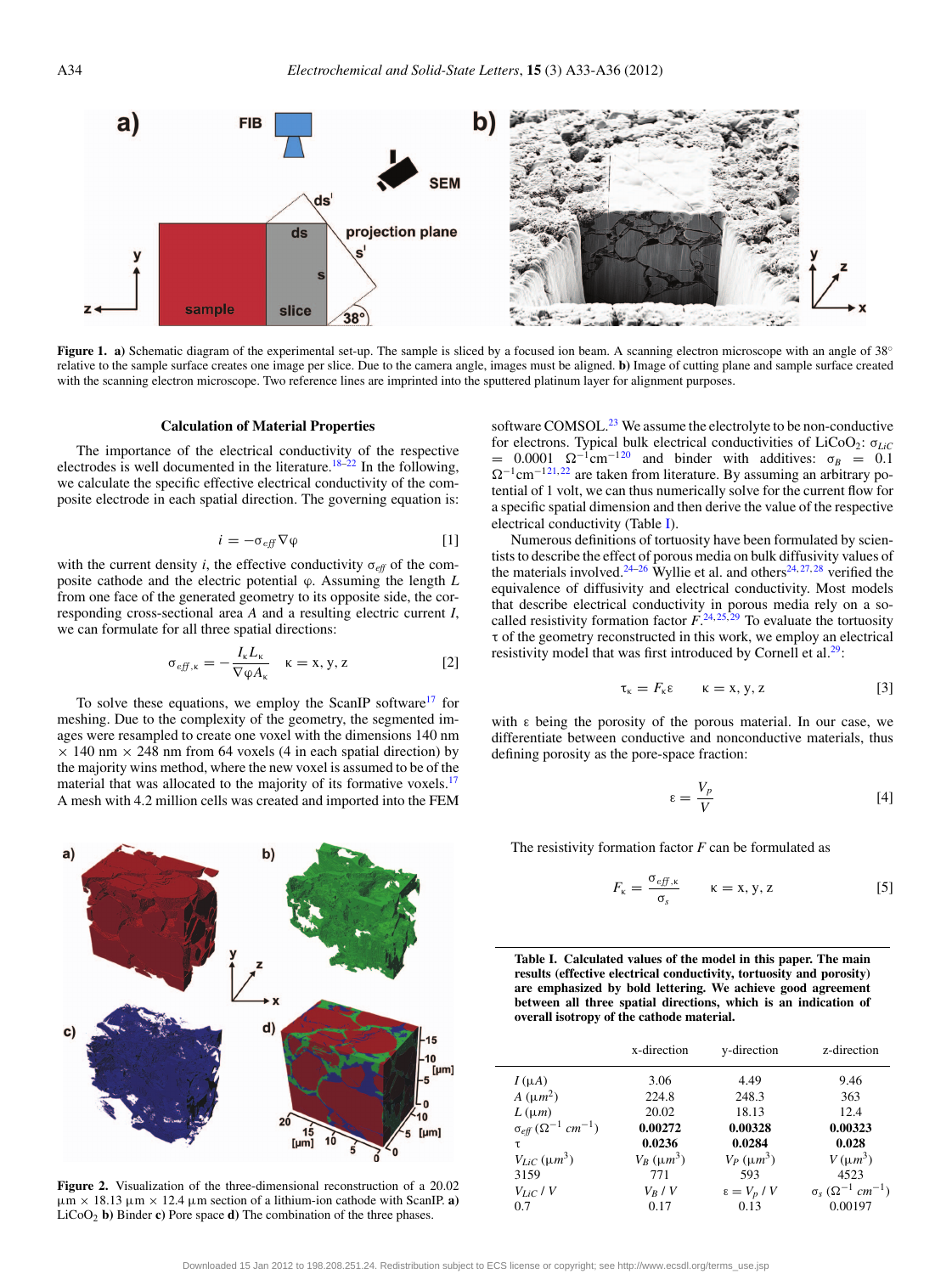<span id="page-2-3"></span>

**Figure 3.** Pore size distribution of the connected pores. The x-axis labeling indicates the maximum diameter of the specific interval.

with a conductivity  $\sigma_s$  weighted according to the volume fraction of the solid phases, namely binder and  $LiCoO<sub>2</sub>$ :

$$
\sigma_s = \frac{\sigma_B V_B + \sigma_{LiC} V_{LiC}}{V_B + V_{LiC}} \tag{6}
$$

All volume fractions are calculated with ScanIP.<sup>17</sup> This enables us to derive the electrical tortuosity for all three spatial directions. The results are listed in Table [I.](#page-1-2) Good agreement between all three spatial directions is found, indicating overall isotropy of the cathode material.

To further analyze the  $LiCoO<sub>2</sub>$ -based cathode, we calculate a pore size distribution using a method first described by Delerue et al., $30$ which was further developed by Thiele et al.<sup>14</sup> and smoothed by a kernel density estimation $32$  with a Gaussian kernel and a bandwidth of one pixel. In a first step, the pore space is evaluated for connectivity with Matlab.<sup>[14,](#page-3-5) [31](#page-3-22)</sup> The connected pores are determined to account for 96% of the total pore space. In the following step, the x-direction and y-direction of each image is recalculated to give a resolution of 31 nm  $\times$  31 nm while the z-direction is held constant at 62 nm, as the method demands an integral multiplier between resolutions in all three spatial directions. Finally the pore size distribution is calculated. The result is depicted in Fig. [3.](#page-2-3) A large number of pores were found between 0 and 186 nm which – in addition to effects due to the method employed  $14$  are also attributed to the numerous small pores in the binder material. This leads to the conclusion that in future work, the binder material must be analyzed with a higher resolution, as its morphology is on a different scale to the distribution of  $LiCoO<sub>2</sub>$  particles.

#### **Conclusions**

In the reported work, the three-dimensional reconstruction method was utilized for the first time to identify and differentiate between all three phases of the  $LiCoO<sub>2</sub>$ -based cathode of a Li-ion battery. This is needed to replace simpler models such as the porous-electrode theory, so that geometrical characteristics of the studied material can be represented more exactly. As an example, we characterize the cathode in terms of electrical conductivity and pore size distribution to improve on the data base of homogenized cathode models. To support future meso-scale models, we provide the segmented images as supplementary material. Please contact the corresponding author for more information on how to acquire these images.

## **Acknowledgment**

The authors acknowledge the collaboration with Fraunhofer IZM, Berlin.

#### **List of Symbols**

- *A cross-sectional area of the reconstructed, cuboidal cathode section (*μ*m2) F resistivity formation factor i electric current density (A* μ*m*−*1) I electric current (A) L distance between two opposite faces of the reconstructed, cuboidal cathode section (*μ*m) V volume of the reconstructed, cuboidal cathode section (*μ*m3) V<sub>B</sub> volume of the binder phase*  $(\mu m^3)$ *V*<sub>LiC</sub> *volume of the LiCoO*<sub>2</sub> phase ( $\mu$ m<sup>3</sup>)<br>*V<sub>P</sub> volume of the pore space* ( $\mu$ *m*<sup>3</sup>) *V<sub>P</sub> volume of the pore space*  $(\mu m^3)$ <br> $\Delta \varphi$  *electric potential difference*  $(V)$ ϕ *electric potential difference (V)* ε *porosity* κ *subscript defining spatial direction* σ*<sup>B</sup> bulk conductivity of the binder material with conductivity* $enhancing additives (0.1 \Omega^{-1} \text{cm}^{-1})$  $\sigma_{\text{eff}}$  *effective conductivity of the composite cathode* ( $\Omega^{-1}$ cm<sup>-1</sup>) σ*LiC bulk conductivity of the active material LiCoO2 (0.0001* -<sup>−</sup>*1cm*−*1)*
- σ*<sup>s</sup> combined bulk conductivity of the solid phases, binder and LiCoO2, weighted according to respective volume fraction*  $(\Omega^{-1}cm^{-1})$
- τ *tortuosity*

ϕ *electric potential (V)*

#### **References**

- <span id="page-2-0"></span>1. P. Arora, R. E. White, and M. Doyle, *Journal of The Electrochemical Society*, **145**, 3657 (1998).
- 2. G. G. Botte, V. R. Subramanian, and R. E. White, *[Electrochimica Acta](http://dx.doi.org/10.1016/S0013-4686(00)00340-6)*, **45**, 2595 (2000).
- 3. P. M. Gomadam, J. W. Weidner, R. A. Dougal, and R. E. White, *[Journal of Power](http://dx.doi.org/10.1016/S0378-7753(02)00190-8) [Sources](http://dx.doi.org/10.1016/S0378-7753(02)00190-8)*, **110**, 267 (2002).
- <span id="page-2-1"></span>4. S. Santhanagopalan, Q. Guo, P. Ramadass, and R. E. White, *[Journal of Power Sources](http://dx.doi.org/10.1016/j.jpowsour.2005.05.070)*, **156**, 620 (2006).
- <span id="page-2-2"></span>5. J. Newman and W. Tiedemann, *[AIChE Journal](http://dx.doi.org/10.1002/aic.690210103)*, **21**, 25 (1975).